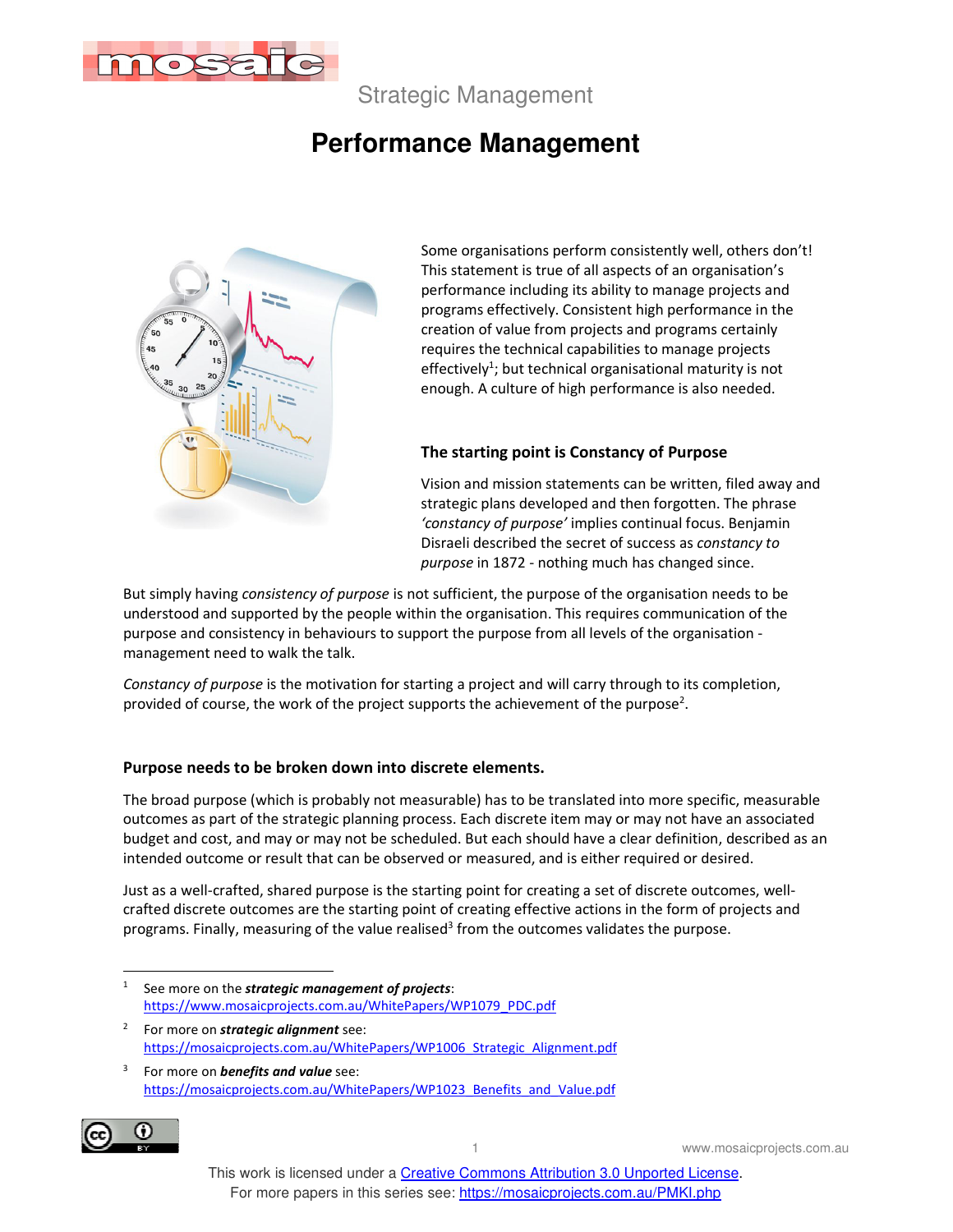

### **Aligning the actions of the organisation**

The work that comprises our daily tasks, to-do lists, action items, work flows, etc. may be messy and chaotic, but are the vital steps we take every day to complete the neatly organised discrete outcomes defined above. Despite the potential for chaos, the actions we take every day are ultimately what make projects and organizations successful. Provided, our actions are aligned to well-designed discrete outcomes, which are likewise aligned to a shared purpose, the chances of successfully realising value are much greater. The key is achieving alignment from top to bottom (and bottom to top).

PLAN

PERFORMANCE

MANAGEMENT

**STRATEGY** 

FOLLOW-UP

REPEAT

**MONITOR** 

**IMPROVE** 

**MEASU** 

LIGN

#### **Measuring performance**

High performance organisations monitor the three levels on a continuous basis, adapt and change as needed and make sure the vast majority of their work is focused on fulfilling the organisation's purpose.

The USA Government Accountability Office (GAO) has identified five leading practices that support effective performance management:

- Aligning organisation wide goals, objectives, and measures
- Continuously improving the usefulness of performance information
- Developing the capacity to use performance information
- Demonstrating management commitment
- Communicating performance information frequently and effectively.

Getting these high-level considerations working is a governance issue and requires commitment from the executive<sup>4</sup>. Once in place they support the more routine project management disciplines such as portfolio management, PMOs and investing in organisational project management maturity and capability development.

 $\frac{1}{2}$